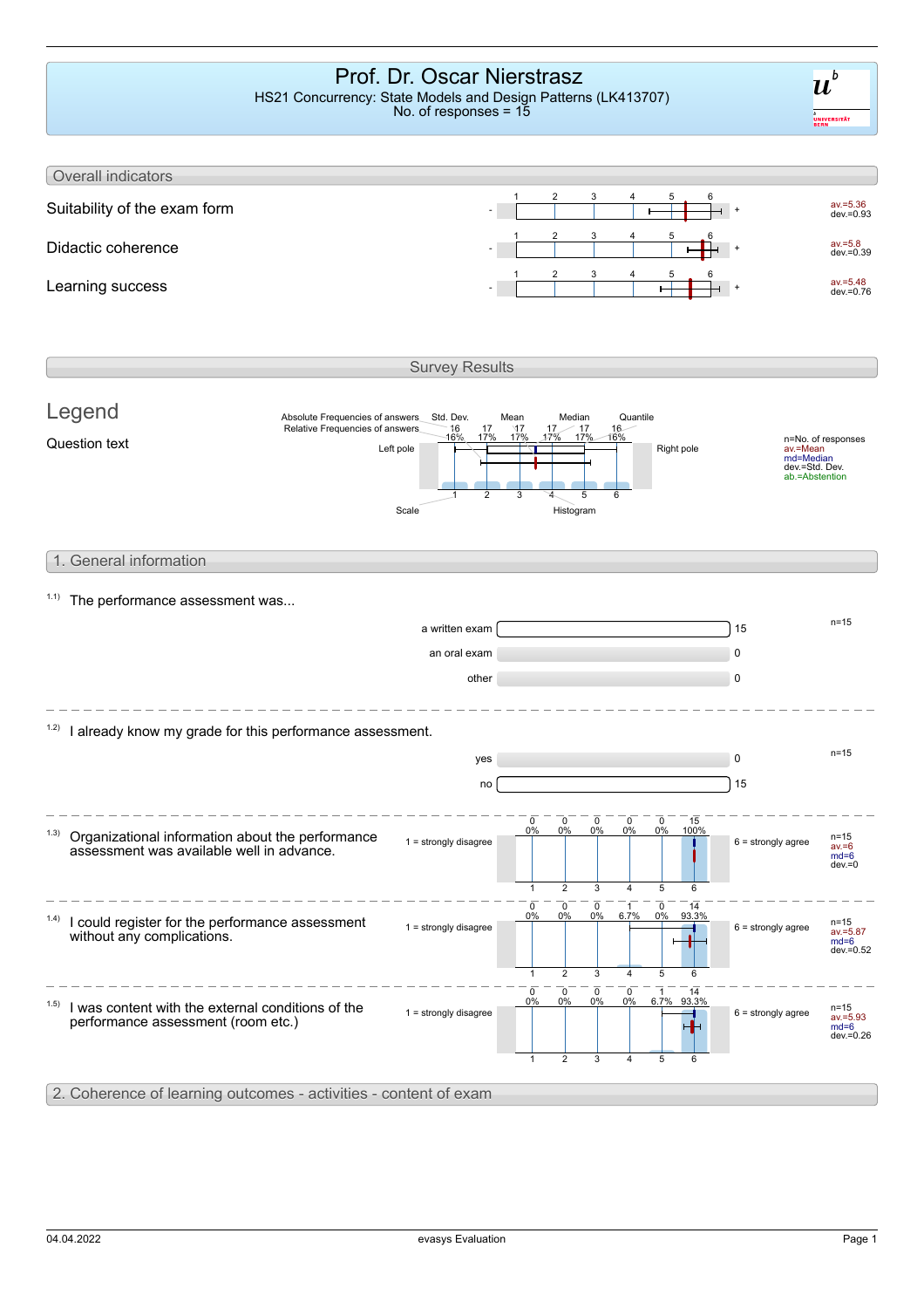|       | I was aware of the learning outcomes to be achieved $1 = \frac{1}{1}$ = strongly disagree<br>in preparation for this performance assessment.                                    |                         | 0<br>0%                        | 0<br>0%<br>2                 | 0<br>0%<br>3           | 6.7%<br>4                      | 6.7%<br>86.7%<br>5<br>6                       | $6 =$ strongly agree | $n = 15$<br>$av = 5.8$<br>$md=6$<br>dev.=0.56              |
|-------|---------------------------------------------------------------------------------------------------------------------------------------------------------------------------------|-------------------------|--------------------------------|------------------------------|------------------------|--------------------------------|-----------------------------------------------|----------------------|------------------------------------------------------------|
|       | Achieving the learning outcomes helped me prepare<br>for the performance assessment.                                                                                            | $1 =$ strongly disagree | <sup>0</sup><br>0%<br>1        | 0<br>0%<br>$\overline{2}$    | 0<br>0%<br>3           | 0<br>0%<br>4                   | $\mathbf 0$<br>15<br>$0\%$<br>100%<br>5       | $6 =$ strongly agree | n=15<br>$av = 6$<br>$md=6$<br>$dev = 0$                    |
|       | The learning outcomes of the course or the courses<br>were reflected in the examination tasks.                                                                                  | $1 =$ strongly disagree | 0<br>$0\%$<br>$\mathbf{1}$     | 0<br>$0\%$<br>$\overline{2}$ | 0<br>$0\%$<br>3        | $\overline{4}$                 | 0 2 13<br>0% 13.3% 86.7%<br>5                 | $6 =$ strongly agree | n=15<br>$av = 5.87$<br>$md=6$<br>$dev = 0.35$              |
|       | The content covered in the course or the courses<br>prepared me appropriately for the performance<br>assessment.                                                                | $1 =$ strongly disagree | 0<br>0%<br>1                   | 0<br>0%<br>$\overline{2}$    | 0<br>$0\%$<br>3        | 0<br>0%<br>4                   | 1<br>6.7%<br>93.3%<br>5                       | $6 =$ strongly agree | n=15<br>$av = 5.93$<br>$md=6$<br>dev.=0.26                 |
|       | The structure of the learning content in the course or $1 = \frac{1}{1}$ = strongly disagree<br>the courses was conducive to the understanding of<br>the topic.                 |                         | $\Omega$<br>0%<br>$\mathbf{1}$ | 0<br>0%<br>$\overline{2}$    | 0<br>0%<br>3           | 0<br>0%<br>$\overline{4}$      | 13.3% 86.7%<br>5                              | $6 =$ strongly agree | n=15<br>$av = 5.87$<br>$md=6$<br>$dev = 0.35$              |
| 2.6)  | The course materials to assist learning (scripts,<br>handouts, slides, exercises, course books, literature<br>etc.) were useful in preparing for the performance<br>assessment. | $1 =$ strongly disagree | <sup>0</sup><br>0%             | 0<br>0%<br>2                 | $\Omega$<br>0%<br>3    | 0<br>0%                        | 6.7% 93.3%<br>5                               | $6 =$ strongly agree | $n = 15$<br>$av = 5.93$<br>$md=6$<br>dev.=0.26             |
| 2.7)  | The learning activities offered in the course or the<br>courses (application examples, exercises, Q&A<br>sessions etc.) were helpful in preparing for the<br>exam.              | $1 =$ strongly disagree | 0<br>0%                        | 0<br>0%<br>2                 | $\mathbf 0$<br>0%<br>3 | $^{\circ}$<br>0%<br>4          | 4<br>11<br>26.7% 73.3%                        | $6 =$ strongly agree | $n = 15$<br>$av = 5.73$<br>$md=6$<br>dev.=0.46             |
| (2.8) | Feedback on my learning level that I received in the<br>course or the courses encouraged me to study.                                                                           | $1 =$ strongly disagree | $\Omega$<br>0%                 | 0<br>0%<br>2                 | 0<br>0%<br>3           | 0<br>0%                        | 28.6% 71.4%<br>5<br>6                         | $6 =$ strongly agree | $n = 14$<br>$av = 5.71$<br>$md=6$<br>dev.=0.47<br>$ab = 1$ |
| 2.9)  | The teaching methods used in the course or the<br>courses effectively supported me in achieving the<br>learning outcomes.                                                       | $1 =$ strongly disagree | 0<br>0%<br>1                   | 0<br>0%<br>$\overline{2}$    | 0<br>0%<br>3           | 1<br>$6.7\%$<br>$\overline{4}$ | 10<br>4<br>26.7% 66.7%<br>5<br>6              | $6 =$ strongly agree | $n = 15$<br>$av = 5.6$<br>$md=6$<br>dev.=0.63              |
|       | A common thread, linking the learning outcomes,<br>learning activities and performance assessment,<br>was noticeable.                                                           | $1 =$ strongly disagree | $\mathbf 0$<br>0%              | 0<br>0%<br>$\overline{2}$    | 0<br>0%<br>3           | 0<br>0%                        | $\overline{7}$<br>46.7% 53.3%                 | $6 =$ strongly agree | n=15<br>$av = 5.53$<br>$md=6$<br>dev.=0.52                 |
|       | 3. Preparation for the exam                                                                                                                                                     |                         |                                |                              |                        |                                |                                               |                      |                                                            |
| 3.1)  | I started preparing for the performance assessment<br>early on in the semester.                                                                                                 | $1 =$ strongly disagree | 0%                             | $\overline{2}$               | 3                      |                                | 4 2 2 3 4<br>26.7% 13.3% 13.3% 20% 26.7%<br>6 | $6 =$ strongly agree | $n = 15$<br>$av = 4.07$<br>$md=4$<br>$dev = 1.62$          |
|       | When preparing for the performance assessment, I<br>used the defined learning outcomes as a guide.                                                                              | $1 =$ strongly disagree | 7.1%<br>1                      | 0<br>0%<br>2                 | 0<br>0%<br>3           | 4                              | 7.1% 28.6% 57.1%<br>5<br>6                    | $6 =$ strongly agree | $n = 14$<br>$av = 5.21$<br>$md=6$<br>dev.=1.37<br>$ab = 1$ |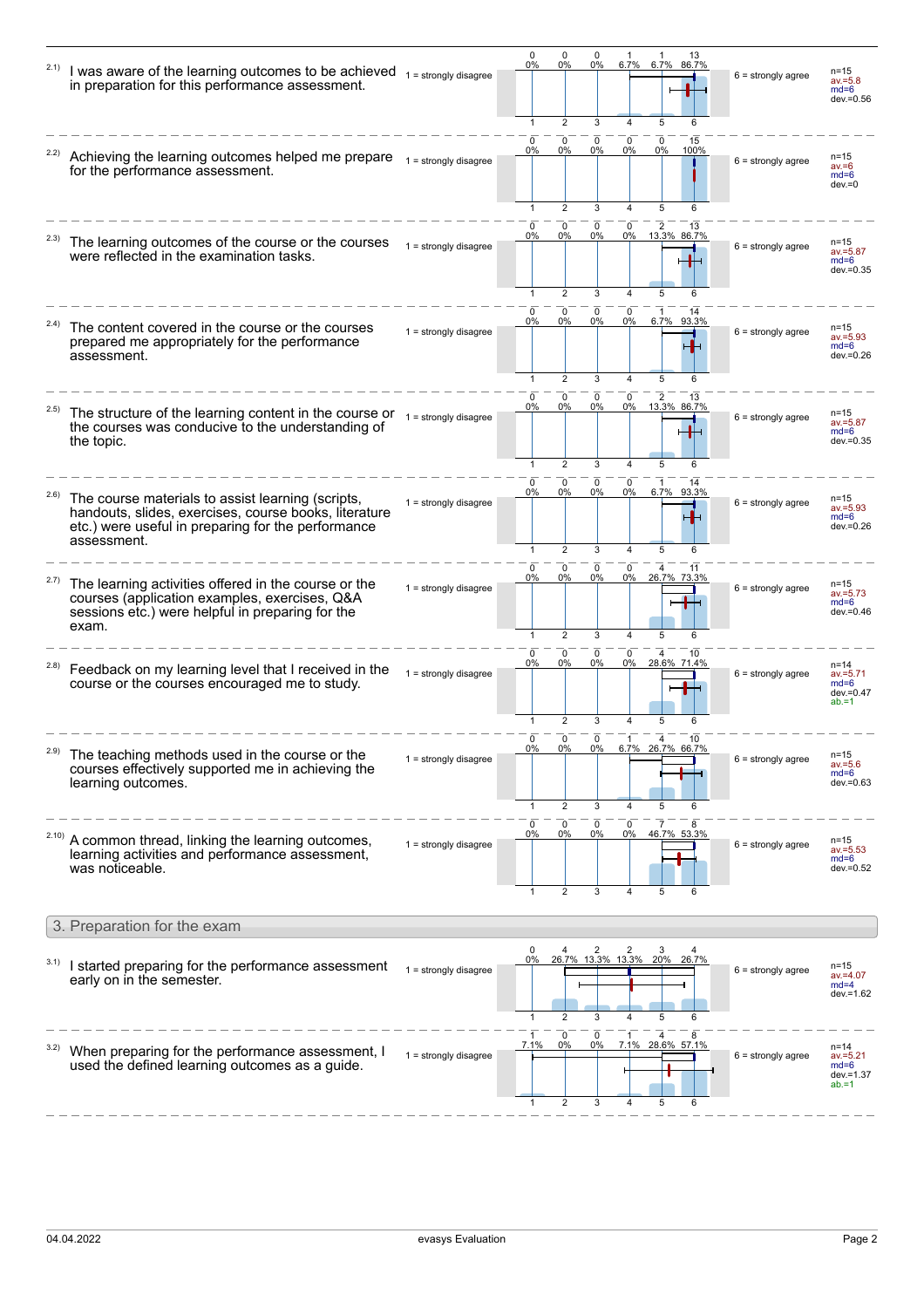| 3.3) | My learning strategies turned out to be useful in<br>preparing for the performance assessment.                                           | $1 =$ strongly disagree | $\mathbf 0$<br>0%<br>1            | 0<br>0%<br>$\overline{2}$           | 0<br>0%<br>3    | 0<br>0%<br>4                     | 3<br>12<br>20%<br>80%                       | $6 =$ strongly agree | n=15<br>$av = 5.8$<br>$md=6$<br>dev.=0.41              |
|------|------------------------------------------------------------------------------------------------------------------------------------------|-------------------------|-----------------------------------|-------------------------------------|-----------------|----------------------------------|---------------------------------------------|----------------------|--------------------------------------------------------|
|      | I focused on the most important points when<br>preparing for the performance assessment.                                                 | $1 =$ strongly disagree | 6.7%                              | 0<br>0%<br>$\overline{2}$           | 0<br>0%         | 3<br>20%                         | 10<br>6.7% 66.7%<br>5                       | $6 =$ strongly agree | n=15<br>$av = 5.2$<br>$md=6$<br>$dev = 1.42$           |
| 3.5) | I took any opportunity provided during the course or<br>the courses to assess my learning level in relation to<br>the learning outcomes. | $1 =$ strongly disagree | 0<br>0%<br>1                      | 0<br>0%<br>2                        | 1<br>6.7%<br>3  |                                  | 3 4 7<br>20% 26.7% 46.7%<br>5<br>6          | $6 =$ strongly agree | $n = 15$<br>$av = 5.13$<br>$md=5$<br>dev.=0.99         |
|      | I regularly prepared for the sessions.                                                                                                   | $1 =$ strongly disagree | 0<br>0%<br>1                      | 0<br>0%<br>$\overline{2}$           | 0<br>0%<br>3    | $\overline{2}$<br>4              | $\overline{7}$<br>6<br>13.3% 46.7% 40%<br>5 | $6 =$ strongly agree | n=15<br>$av = 5.27$<br>$md=5$<br>$dev = 0.7$           |
|      | I regularly reviewed the material after the sessions.                                                                                    | $1 =$ strongly disagree | 6.7%<br>1                         | 1<br>6.7%<br>$\overline{2}$         | 0<br>0%<br>3    | 3<br>$\Delta$                    | 20% 33.3% 33.3%<br>5<br>6                   | $6 =$ strongly agree | $n = 15$<br>av.=4.67<br>$md=5$<br>$dev = 1.5$          |
| 3.8) | With regard to the performance assessment, I used<br>the available course information as best I could.                                   | $1 =$ strongly disagree | 0<br>0%<br>$\mathbf{1}$           | 0<br>0%<br>$\overline{2}$           | 0<br>$0\%$<br>3 | 1<br>6.7%                        | 6<br>8<br>40%<br>53.3%<br>5                 | $6 =$ strongly agree | n=15<br>$av = 5.47$<br>$md=6$<br>dev.=0.64             |
|      | 4. Suitability of the type of exam                                                                                                       |                         |                                   |                                     |                 |                                  |                                             |                      |                                                        |
|      |                                                                                                                                          |                         |                                   |                                     |                 |                                  |                                             |                      |                                                        |
|      | The following questions refer exclusively to the type of performance assessment.                                                         |                         |                                   |                                     |                 |                                  |                                             |                      |                                                        |
|      |                                                                                                                                          |                         | 0                                 |                                     |                 |                                  |                                             |                      |                                                        |
| 4.1) | The type of this performance assessment is suitable $_{1}$ = strongly disagree<br>for the content of the course or the courses.          |                         | $0\%$<br>1                        | 6.7%<br>$\overline{2}$              | 0<br>$0\%$<br>3 | 0<br>0%<br>$\overline{4}$        | $\overline{2}$<br>12<br>13.3% 80%<br>5<br>6 | $6 =$ strongly agree | n=15<br>$av = 5.6$<br>$md=6$<br>$dev = 1.06$           |
|      | The type of this performance assessment is suitable<br>for the competencies defined in the learning<br>outcomes.                         | $1 =$ strongly disagree | 0<br>0%<br>1                      | 0<br>0%<br>$\overline{2}$           | 0<br>0%<br>3    | 1                                | 3<br>10<br>7.1% 21.4% 71.4%<br>5<br>6       | $6 =$ strongly agree | n=14<br>$av = 5.64$<br>$md=6$<br>dev.=0.63<br>$ab = 1$ |
|      | The type of this performance assessment is suitable<br>for the contents that were tested.                                                | $1 =$ strongly disagree | $\mathbf 0$<br>0%<br>$\mathbf{1}$ | $\mathbf 0$<br>0%<br>$\overline{2}$ | 0<br>$0\%$<br>3 | 0<br>0%<br>4                     | 6<br>8<br>42.9% 57.1%<br>5                  | $6 =$ strongly agree | n=14<br>$av = 5.57$<br>$md=6$<br>dev.=0.51             |
|      | The type of this performance assessment allowed<br>me to apply the acquired competencies.                                                | $1 =$ strongly disagree | 0%<br>1                           | 6.7%<br>$\overline{2}$              | 0%              |                                  | 26.7% 13.3% 53.3%<br>5<br>6                 | $6 =$ strongly agree | n=15<br>$av = 5.07$<br>$md=6$<br>dev.=1.22             |
|      | The type of this performance assessment is<br>appropriate for measuring the extent to which the<br>learning outcomes have been achieved. | $1 =$ strongly disagree | 0<br>0%                           | 0<br>0%                             | 3<br>20%        | $\overline{\mathbf{c}}$<br>13.3% | 3<br>20%<br>46.7%                           | $6 =$ strongly agree | $n = 15$<br>$av = 4.93$<br>$md=5$<br>dev.=1.22         |
|      | 5. Learning success                                                                                                                      |                         |                                   |                                     |                 |                                  |                                             |                      |                                                        |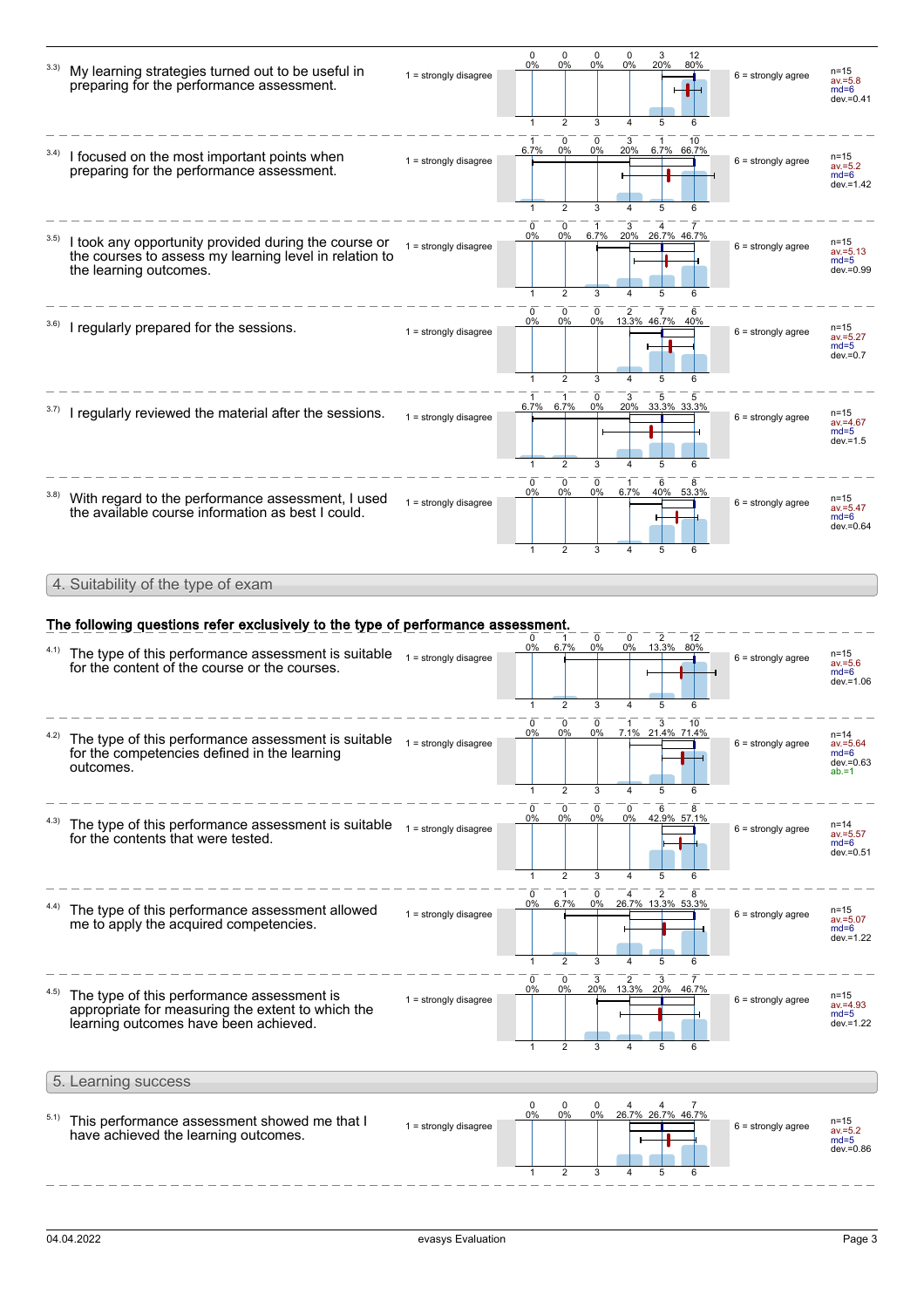

#### Thank you for your cooperation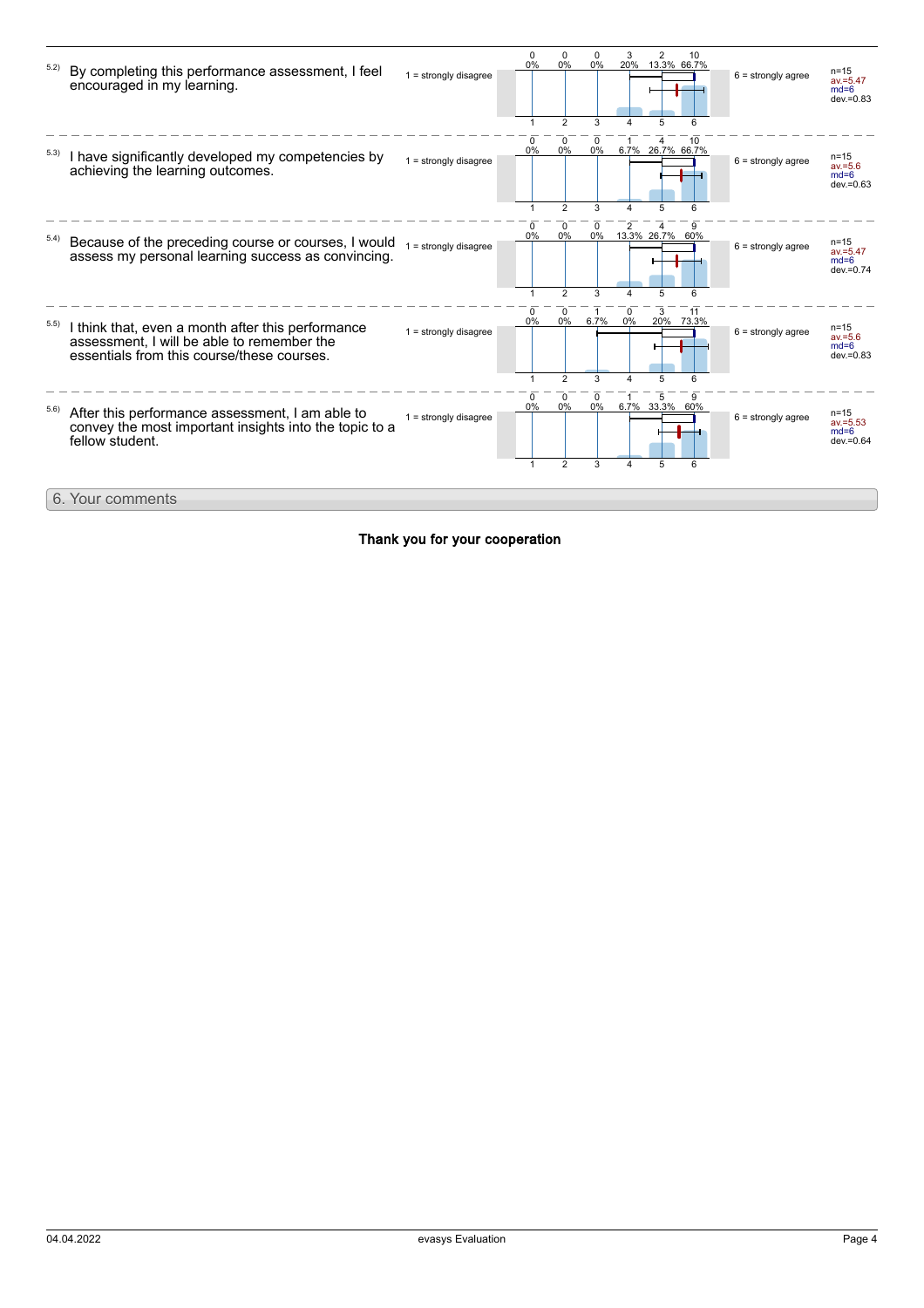## Profile Line for Indicators

Name of the instructor: Prof. Dr. Oscar Nierstrasz Name of the course: (Name of the survey)

Subunit: Phil.-nat. Fakultät

Concurrency: State Models and Design Patterns (LK413707)

| Suitability of the exam form | $\overline{\phantom{0}}$ |  |  | $av = 5.36$ | $dev = 0.93$ |
|------------------------------|--------------------------|--|--|-------------|--------------|
|                              |                          |  |  |             |              |
| Didactic coherence           |                          |  |  | $av = 5.80$ | $dev = 0.39$ |
|                              |                          |  |  |             |              |
| Learning success             |                          |  |  | $av = 5.48$ | $dev = 0.76$ |
|                              |                          |  |  |             |              |

\_\_\_\_\_\_\_\_\_\_\_\_\_\_\_\_\_\_\_\_\_\_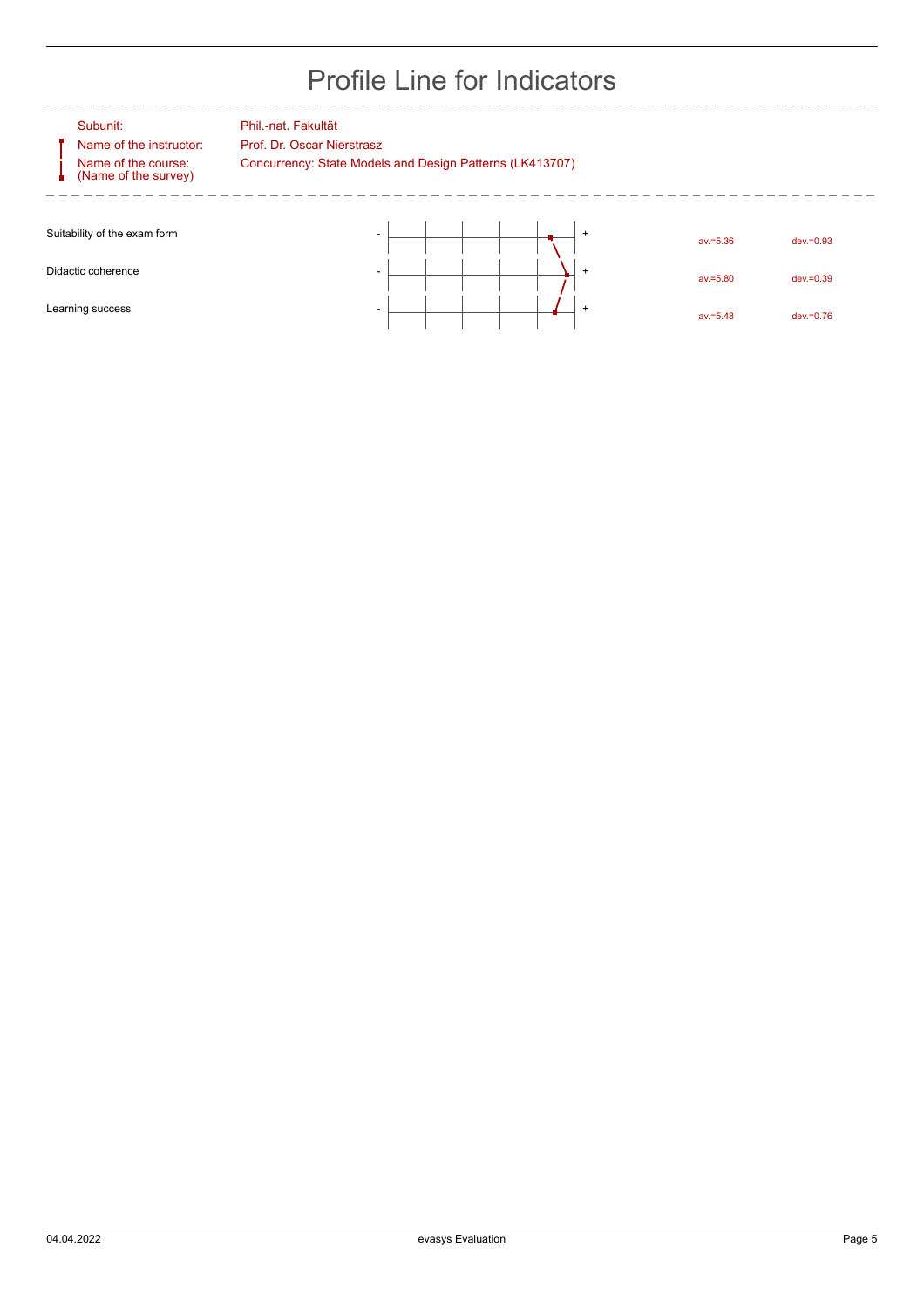## Profile

|       | Subunit:<br>Name of the instructor:                                                                                                                    | Phil.-nat. Fakultät<br>Prof. Dr. Oscar Nierstrasz        |                   |                         |          |             |                            |
|-------|--------------------------------------------------------------------------------------------------------------------------------------------------------|----------------------------------------------------------|-------------------|-------------------------|----------|-------------|----------------------------|
|       | Name of the course:<br>(Name of the survey)                                                                                                            | Concurrency: State Models and Design Patterns (LK413707) |                   |                         |          |             |                            |
|       | Values used in the profile line: Mean                                                                                                                  |                                                          |                   |                         |          |             |                            |
|       |                                                                                                                                                        |                                                          |                   |                         |          |             |                            |
|       | 1. General information                                                                                                                                 |                                                          |                   |                         |          |             |                            |
|       |                                                                                                                                                        |                                                          |                   |                         |          |             |                            |
| (1.3) | Organizational information about the                                                                                                                   | $1 =$ strongly                                           |                   | $6 =$ strongly          |          |             |                            |
|       | performance assessment was available well in<br>advance.                                                                                               | disagree                                                 |                   | agree                   | $n=15$   |             | av.=6.00 md=6.00 dev.=0.00 |
|       | 1.4) I could register for the performance<br>assessment without any complications.                                                                     | $1 =$ strongly<br>disagree                               |                   | $6 =$ strongly<br>agree | $n=15$   | $av = 5.87$ | md=6.00 dev.=0.52          |
| (1.5) | I was content with the external conditions of<br>the performance assessment (room etc.)                                                                | $1 =$ strongly<br>disagree                               |                   | $6 =$ strongly<br>agree | $n=15$   | $av = 5.93$ | md=6.00 dev.=0.26          |
|       |                                                                                                                                                        |                                                          |                   |                         |          |             |                            |
|       | 2. Coherence of learning outcomes - activities - content of exam                                                                                       |                                                          |                   |                         |          |             |                            |
|       |                                                                                                                                                        |                                                          |                   |                         |          |             |                            |
| 2.1)  | I was aware of the learning outcomes to be<br>achieved in preparation for this performance<br>assessment.                                              | $1 =$ strongly<br>disagree                               |                   | $6 =$ strongly<br>agree | $n=15$   | $av = 5.80$ | md=6.00 dev.=0.56          |
|       | 2.2) Achieving the learning outcomes helped me<br>prepare for the performance assessment.                                                              | $1 =$ strongly<br>disagree                               |                   | $6 =$ strongly<br>agree | $n = 15$ | $av = 6.00$ | md=6.00 dev.=0.00          |
| 2.3)  | The learning outcomes of the course or the<br>courses were reflected in the examination<br>tasks.                                                      | $1 =$ strongly<br>disagree                               |                   | $6 =$ strongly<br>agree | $n = 15$ | $av = 5.87$ | md=6.00 dev.=0.35          |
| 2.4)  | The content covered in the course or the<br>courses prepared me appropriately for the<br>performance assessment.                                       | $1 =$ strongly<br>disagree                               |                   | $6 =$ strongly<br>agree | $n = 15$ | $av = 5.93$ | md=6.00 dev.=0.26          |
|       | 2.5) The structure of the learning content in the<br>course or the courses was conducive to the<br>understanding of the topic.                         | $1 =$ strongly<br>disagree                               |                   | $6 =$ strongly<br>agree | $n = 15$ | $av = 5.87$ | md=6.00 dev.=0.35          |
| 2.6)  | The course materials to assist learning (scripts,<br>handouts, slides, exercises, course books,<br>literature etc.) were useful in preparing for the   | $1 =$ strongly<br>disagree                               |                   | $6 =$ strongly<br>agree | $n = 15$ | $av = 5.93$ | md=6.00 dev.=0.26          |
|       | 2.7) The learning activities offered in the course or<br>the courses (application examples, exercises,<br>Q&A sessions etc.) were helpful in preparing | $1 =$ strongly<br>disagree                               |                   | $6 =$ strongly<br>agree | $n = 15$ | $av = 5.73$ | md=6.00 dev.=0.46          |
| (2.8) | Feedback on my learning level that I received<br>in the course or the courses encouraged me to<br>study.                                               | $1 =$ strongly<br>disagree                               |                   | $6 =$ strongly<br>agree | $n = 14$ |             | av.=5.71 md=6.00 dev.=0.47 |
| 2.9)  | The teaching methods used in the course or<br>the courses effectively supported me in<br>achieving the learning outcomes.                              | $1 =$ strongly<br>disagree                               |                   | $6 =$ strongly<br>agree | $n = 15$ |             | av.=5.60 md=6.00 dev.=0.63 |
|       | 2.10) A common thread, linking the learning<br>outcomes, learning activities and performance<br>assessment, was noticeable.                            | $1 =$ strongly<br>disagree                               |                   | $6 =$ strongly<br>agree | $n=15$   |             | av.=5.53 md=6.00 dev.=0.52 |
|       | 3. Preparation for the exam                                                                                                                            |                                                          |                   |                         |          |             |                            |
|       |                                                                                                                                                        |                                                          |                   |                         |          |             |                            |
| 3.1)  | I started preparing for the performance<br>assessment early on in the semester.                                                                        | $1 =$ strongly<br>disagree                               |                   | $6 =$ strongly<br>agree | $n = 15$ |             | av.=4.07 md=4.00 dev.=1.62 |
| 3.2)  | When preparing for the performance<br>assessment, I used the defined learning                                                                          | $1 =$ strongly<br>disagree                               |                   | $6 =$ strongly<br>agree | $n = 14$ | $av = 5.21$ | md=6.00 dev.=1.37          |
| 3.3)  | outcomes as a guide.<br>My learning strategies turned out to be useful<br>in preparing for the performance assessment.                                 | $1 =$ strongly<br>disagree                               |                   | $6 =$ strongly<br>agree | $n = 15$ | $av = 5.80$ | md=6.00 dev.=0.41          |
| 3.4)  | I focused on the most important points when<br>preparing for the performance assessment.                                                               | $1 =$ strongly<br>disagree                               |                   | $6 =$ strongly<br>agree | $n = 15$ | $av = 5.20$ | md=6.00 dev.=1.42          |
| 3.5)  | I took any opportunity provided during the<br>course or the courses to assess my learning<br>level in relation to the learning outcomes.               | $1 =$ strongly<br>disagree                               |                   | $6 =$ strongly<br>agree | $n = 15$ | $av = 5.13$ | md=5.00 dev.=0.99          |
|       | 3.6) I regularly prepared for the sessions.                                                                                                            | $1 =$ strongly<br>disagree                               |                   | $6 =$ strongly<br>agree | $n = 15$ | $av = 5.27$ | md=5.00 dev.=0.70          |
| 3.7)  | I regularly reviewed the material after the<br>sessions.                                                                                               | $1 =$ strongly<br>disagree                               |                   | $6 =$ strongly<br>agree | $n = 15$ |             | av.=4.67 md=5.00 dev.=1.50 |
|       | 04.04.2022                                                                                                                                             |                                                          | evasys Evaluation |                         |          |             | Page 6                     |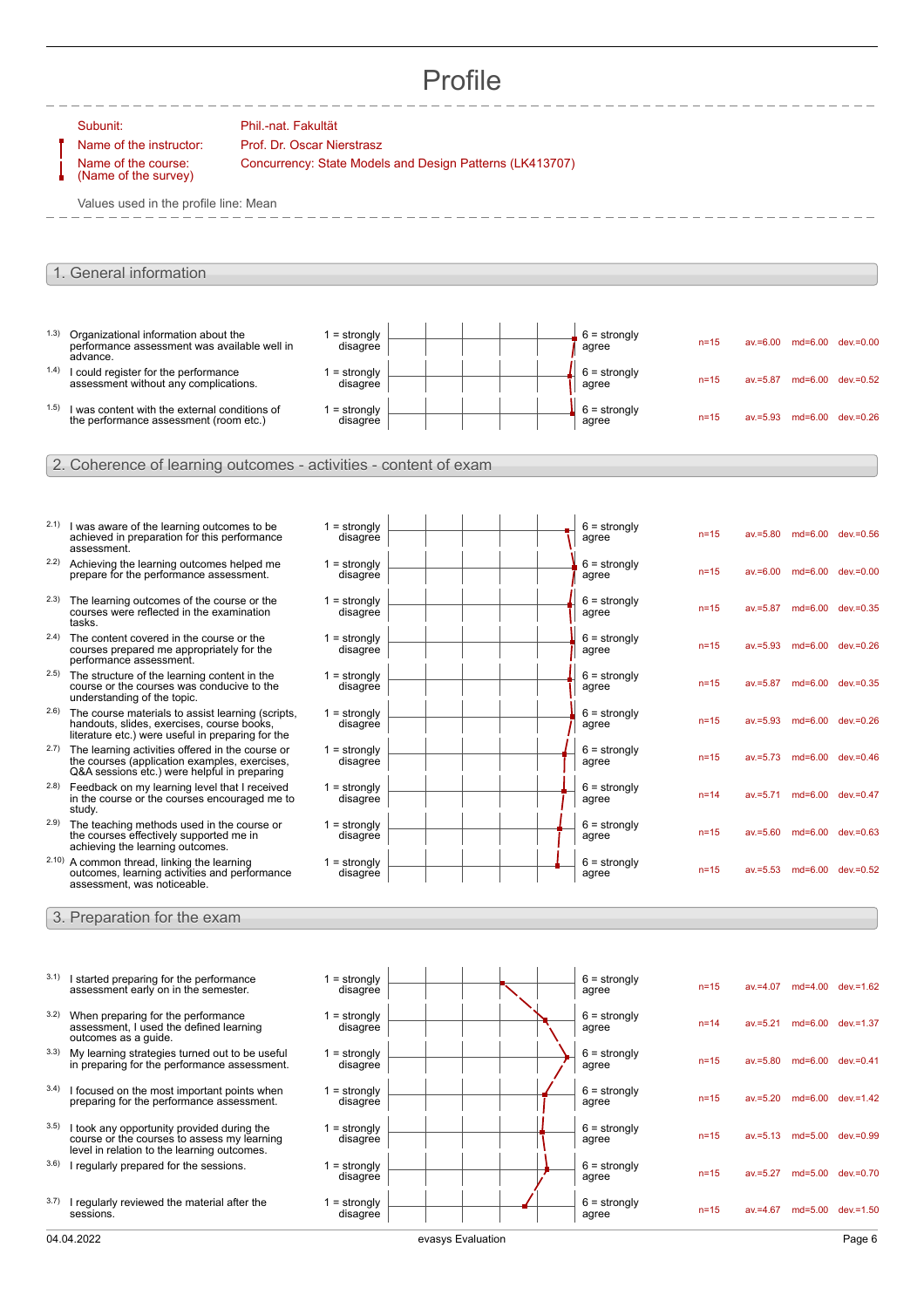

- $5.3$ ) I have significantly developed my competencies by achieving the learning outcomes.
- 5.4) Because of the preceding course or courses, I would assess my personal learning success as convincing.
- 5.5) I think that, even a month after this performance assessment, I will be able to remember the essentials from this course/
- 5.6) After this performance assessment, I am able to convey the most important insights into the topic to a fellow student.

| = strongly<br>disagree     |  | $b =$ strongly<br>agree | $n=15$   | $av = 5.20$ | $md=5.00$ | $dev = 0.86$ |
|----------------------------|--|-------------------------|----------|-------------|-----------|--------------|
| $1 =$ strongly<br>disagree |  | $6 =$ strongly<br>agree | $n=15$   | $av = 5.47$ | $md=6.00$ | $dev = 0.83$ |
| $1 =$ strongly<br>disagree |  | $6 =$ strongly<br>agree | $n=15$   | $av = 5.60$ | $md=6.00$ | $dev = 0.63$ |
| $1 =$ strongly<br>disagree |  | $6 =$ strongly<br>agree | $n=15$   | $av = 5.47$ | $md=6.00$ | $dev = 0.74$ |
| $1 =$ strongly<br>disagree |  | $6 =$ strongly<br>agree | $n=15$   | $av = 5.60$ | $md=6.00$ | $dev = 0.83$ |
| $1 =$ strongly<br>disagree |  | $6 =$ strongly<br>agree | $n = 15$ | $av = 5.53$ | $md=6.00$ | $dev = 0.64$ |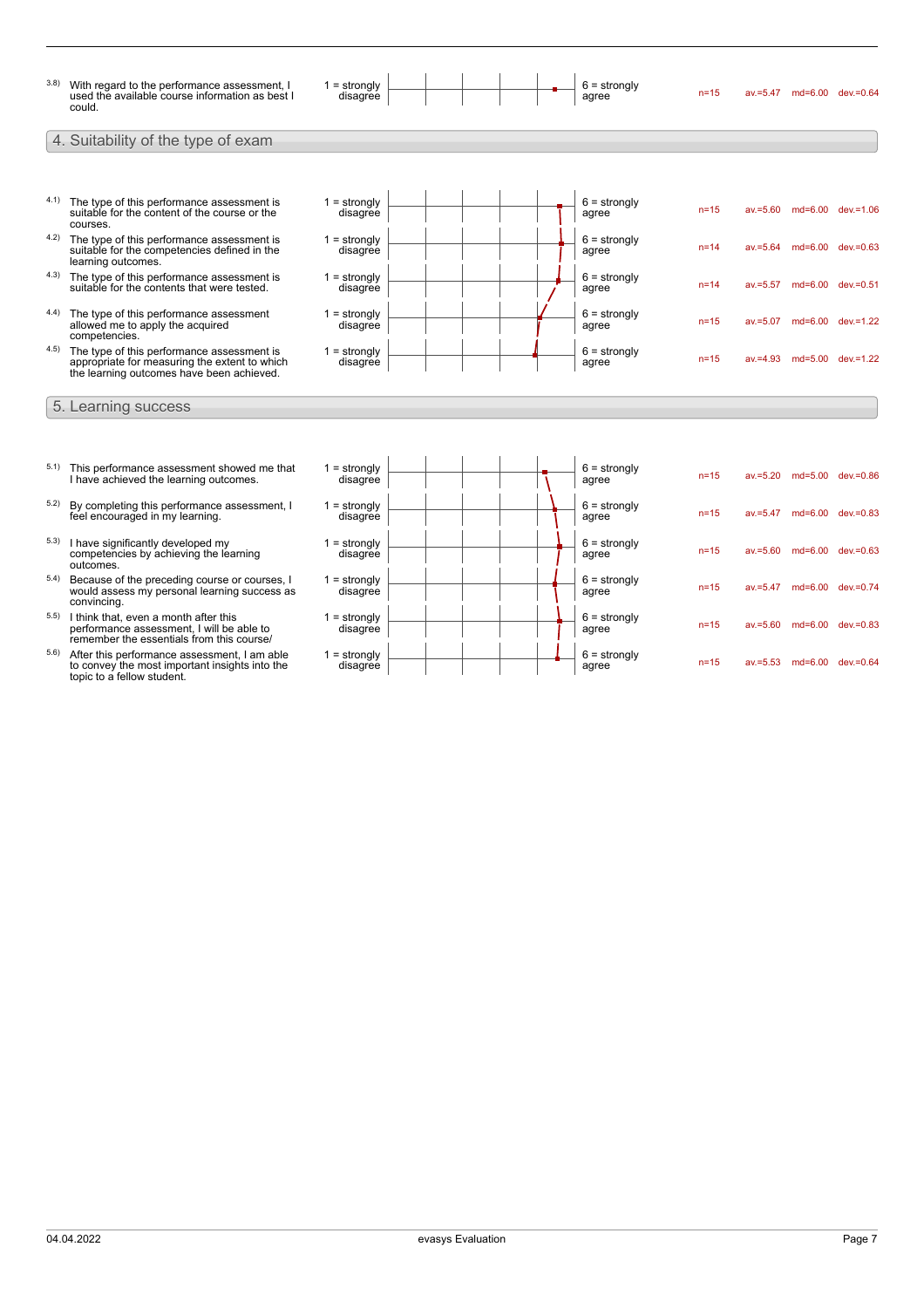## Comments Report

#### 6. Your comments

- $6.1)$  General remarks about the performance assessment:
- 60 min sind einfach zu kurz, um die Inhalte eines ganzen Semesters zu Prüfen. So wurden in der Prüfung z.B. nur die einfachsten Dinge über FSP und LTS abgefragt. Man könnte natürlich argumentieren, dass darum die Übungen einen Einfluss auf die Endnote haben. Aber trotzdem.
- $\blacksquare$ Es wäre angemessen, die Übungen mit einem grösseren Gewicht in die Endnote einfliessen zu lassen. Meiner Meinung nach sind die Übungen aussagekräftiger, was den effektiven Lernerfolg angeht.
- Fair exam that is trully trying to assess your knowledge rather than trying to trick you.
- I love the last exercise (evaluating example code). That is, after all, what a lot of us students will have to do in our work later: Review and write sensible code in terms of concurrency. However, code examples need to be well-understandable (known libraries, classes) and constructed very well or else people will criticize it for the wrong reasons. For instance, the example: s = new Semaphore(42, true);

was a bit tricky in my opinion. There certainly are instances where one can make use of a Semaphore counting to up to 42 – but what does that "true" in the

Constructor mean? Is that an error? Is the bad variable name (what is "s" supposed to mean?) an error?

Other than that, the most problems I had preparing for the exam (and some others I've spoken to agreed) was remembering specific names (of design patterns, types of fairness, etc.). I have the impression you consciously avoided asking for names in most cases, the three-layer architecture question being the exception. I think this is a good idea as not knowing the name of something is not equivalent to not being able to describe, use and explain it. Thanks for the well-structured exam!

- The exam seemed extremely easy. It was definitely easier than any other exam I've attended on MSc level, and would also be part of  $\blacksquare$ the easiest 5 exams including the BSc ones.
- $\blacksquare$ Very professional, correct and well-organized assessment
- Wer früher fertig ist soll gehen dürfen.